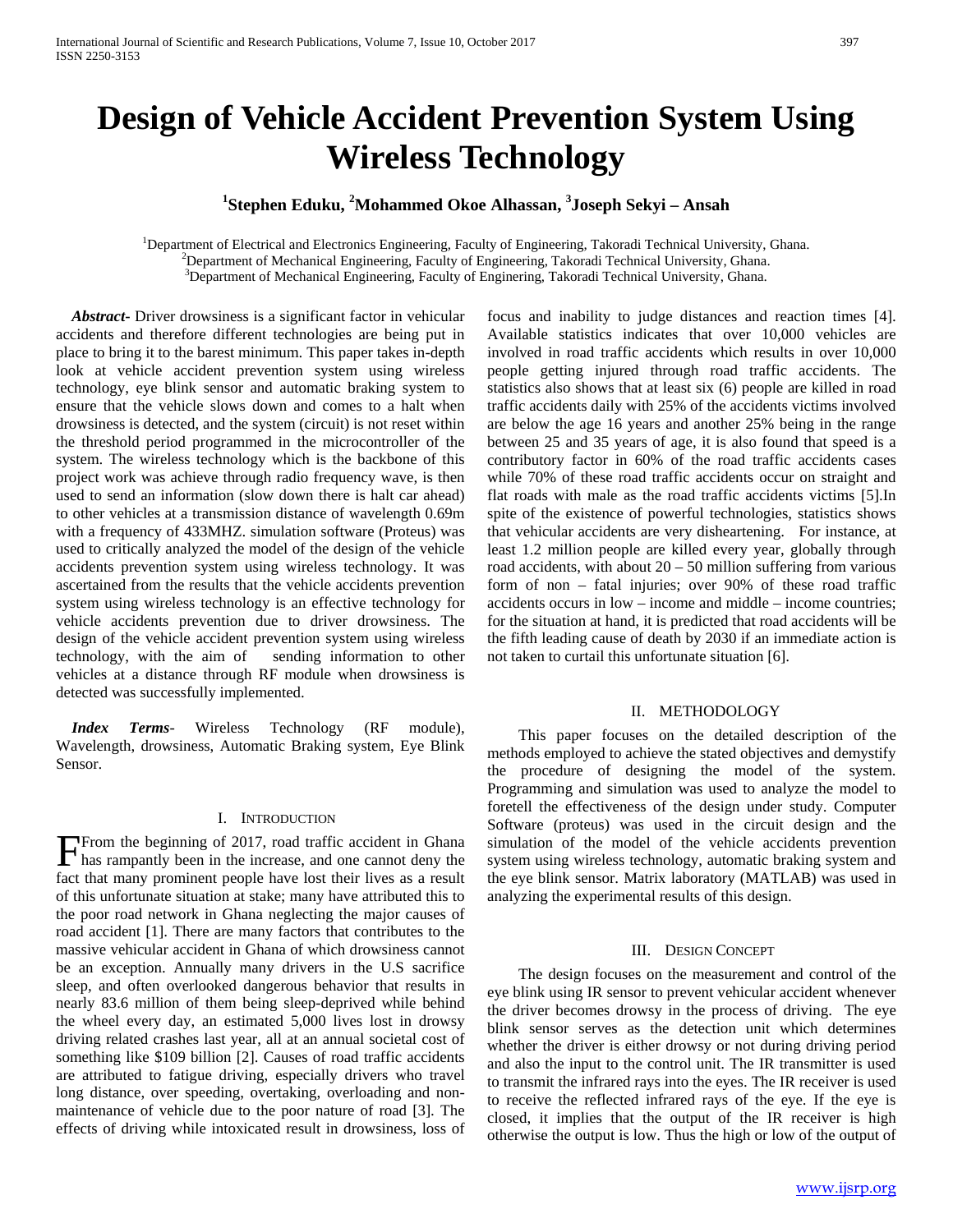the IR receiver determines whether drowsiness is detected or not. The Arduino Uno microcontroller is the principal component of the design, a power supply maintains the output voltage at a constant value of 5 V required by the microcontroller, a relay which uses a low voltage circuit for switching in order to control the state of the vehicle motor, braking motor and the buzzer. A buzzer which issues a warning signal to prompt the driver when drowsiness is detected, traffic indicators to alert nearby vehicle drivers, automatic braking system which gradually brings the vehicle to a halt and a wireless technology unit that sends information to vehicles in a transmission distance of wavelength of 0.69m.

### IV. BLOCK DIAGRAM

 **T**he Vehicle accident prevention system using wireless technology, eye blink sensor and automatic braking system of the design is represented by the block diagram in figure 3.1



 **T**he Vehicle accident prevention system using wireless technology, eye blink sensor and automatic braking system is represented by the logical model of the design in figure3.2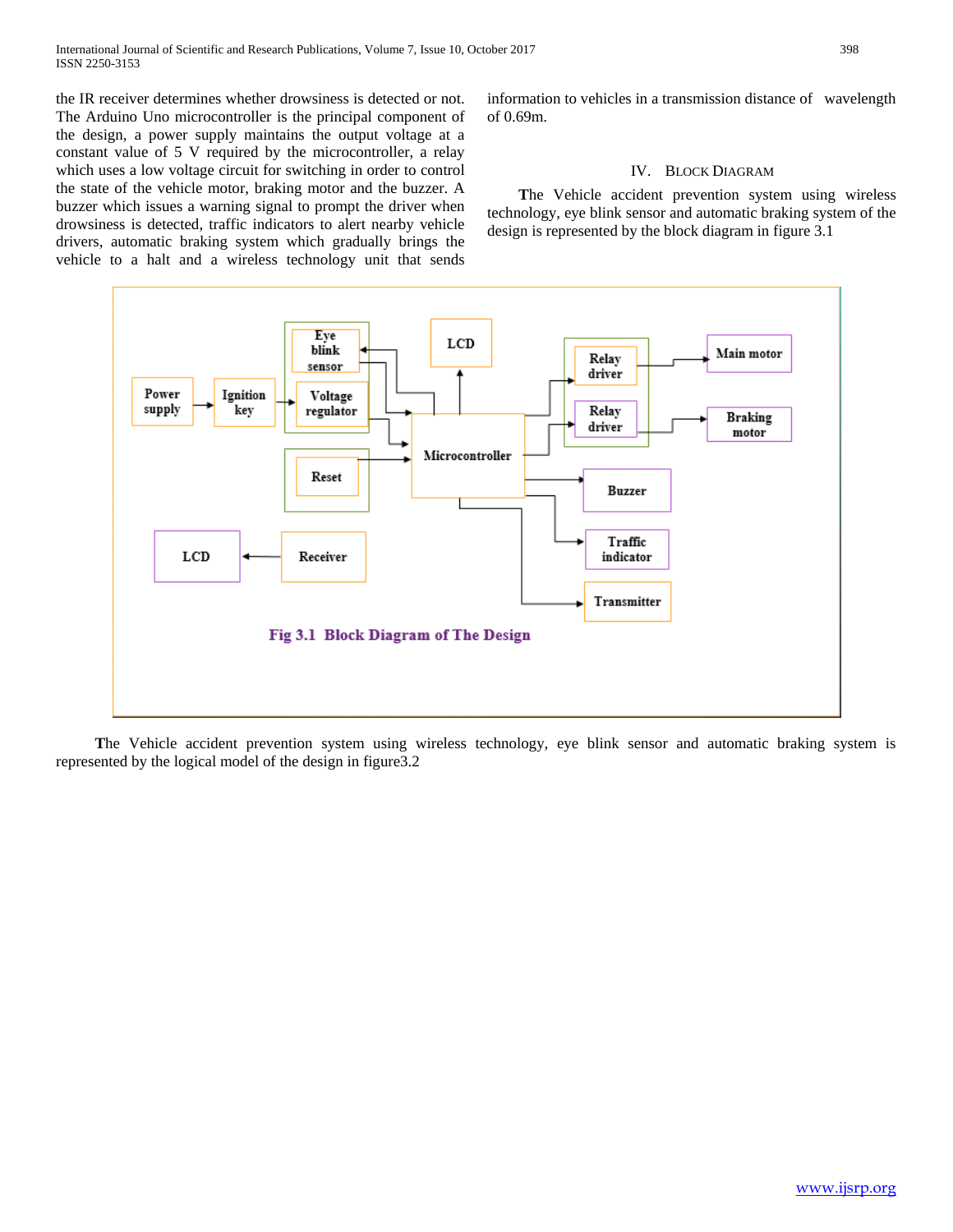

**Fig.3.2 The Logical Flow (Flow Chart) Model of Vehicle Accident Prevention System using wireless, eye blink sensor and automatic braking system.**

The circuit diagram of the vehicle accident prevention system using wireless technology, eye blink sensor and automatic braking system of the design is shown in figure 3.3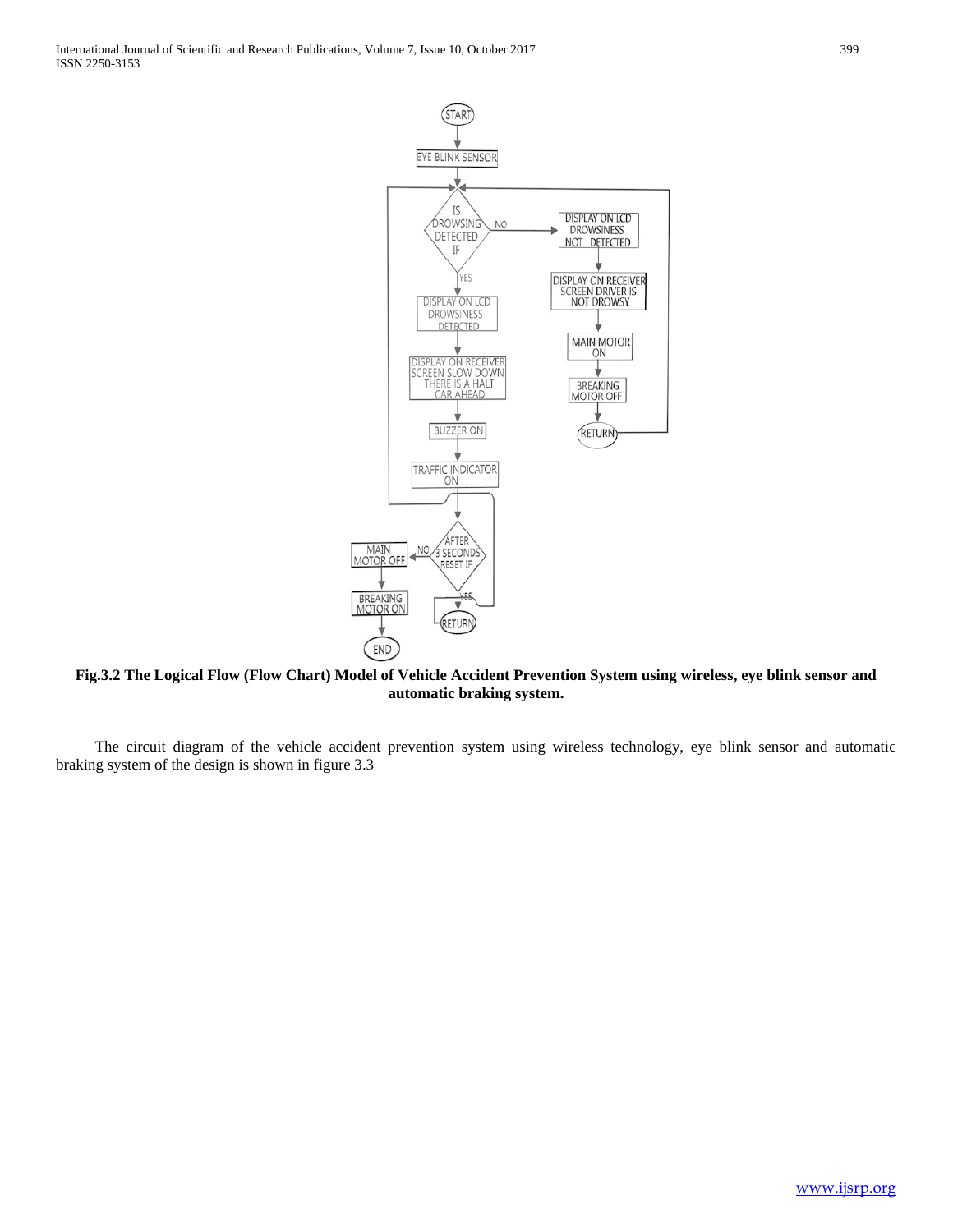

**Fig.3.3 The Circuit Diagram of Vehicle Accident prevention system using wireless technology, eye blink sensor and automatic braking system.**

#### V. MODE OF OPERATION OF CIRCUIT (SYSTEM)

The system consists of microcontroller which is the brain of the circuit, an eye blink sensor that monitors the drowsiness of the driver, a buzzer which issues a warning signal to prompt the driver when drowsiness is detected, traffic indicators to alert nearby vehicle drivers, automatic braking system which gradually brings the vehicle to a halt and a wireless technology unit that sends information to nearby vehicles in a transmission distance of 300m and a wavelength of 0.69m. Starting the vehicle by turning -on the ignition key, allows current to flow in the circuit, the microcontroller receives a signal (normal state) of the driver and displays on LCD drowsiness not detected. The microcontroller then sends a signal to the RF transmitter, it transmits this information to an RF receiver in other vehicles in a distance of 300m and a wavelength of 0.69m and displays on the RF receiver screen, drowsiness not detected. When drowsiness is detected by the rate at which the driver blinks his/her eyes, the micro-controller receives deviation in signal from the eye blink sensor through the comparator circuit and sends signal to simultaneously activates the buzzer and the traffic indicators, the

microcontroller then sends information about the fault to vehicles in the distance of 300m and a wavelength of 0.69m through the RF module and displays on the RF receiver in other vehicles that drowsiness is detected. This process will persist for three (3) seconds, and if the system is not reset by pressing the reset bottom, a signal from the microcontroller is sent to deactivate (turn-off) the engine of the vehicle by bringing on the braking motor to gradually bring the vehicle to a halt. The microcontroller then sends information through the wireless technology unit to vehicles in a distance of 300m and a wavelength of 0.69m on the receiver screen that slow down there is a halt car ahead.

## VI. RESULTS

The results of the experiment on the eye against the level of drowsiness of the vehicle accident prevention system using wireless technology, eye blink sensor and the automatic braking system is represented by table 4.1.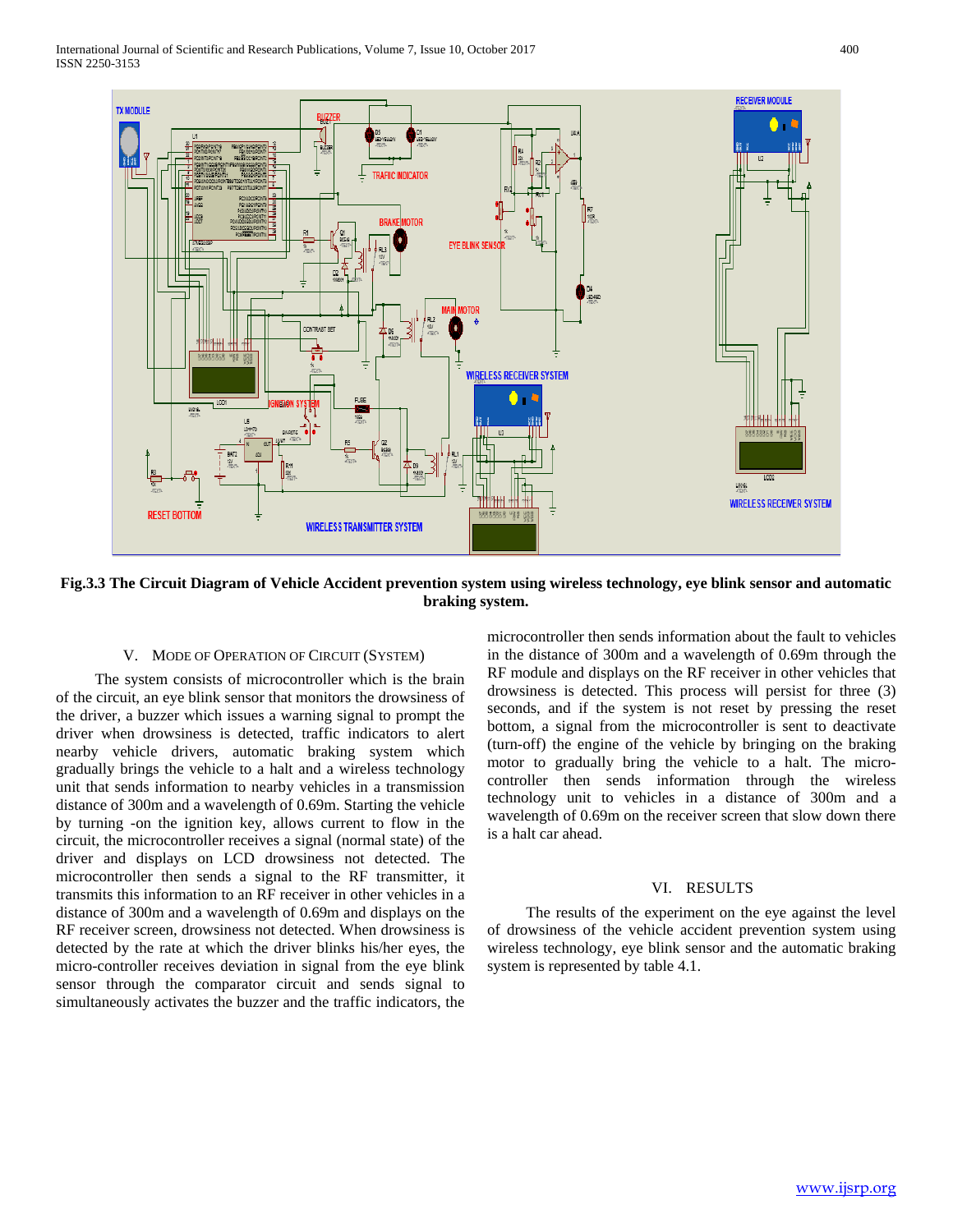| Number<br>of<br>Experiment | Rheostat Readings in Percentage<br>(The Eye) % | Drowsiness Level in   LCD Display<br>Volts $(V)$ |                         |  |
|----------------------------|------------------------------------------------|--------------------------------------------------|-------------------------|--|
|                            | $\Omega$                                       | $\Omega$                                         | Drowsiness not detected |  |
| $\mathfrak{D}$             | 30                                             | 1.50                                             | Drowsiness detected     |  |
| 3                          | 50                                             | 2.50                                             | Drowsiness detected     |  |
| $\overline{4}$             | 85                                             | 4.25                                             | Drowsiness detected     |  |
| 5                          | 100                                            | 5.0                                              | Drowsiness detected     |  |

**Table 4.1 Experimental results on the eye against the level of drowsiness**

| Table 4.1 Experimental results on rheostat readings (the eye) against the level of drowsiness |  |  |  |  |
|-----------------------------------------------------------------------------------------------|--|--|--|--|
|-----------------------------------------------------------------------------------------------|--|--|--|--|

The graphical representation of the drowsiness level against the rheostat (the eye) readings in percentage of Table 4.1 of the vehicle accident prevention system using wireless technology, eye blink sensor and automatic braking system is shown in figure 4.2



**Fig.4.2 Graph of Rheostat Reading (the EYE) % against Drowsiness Level.**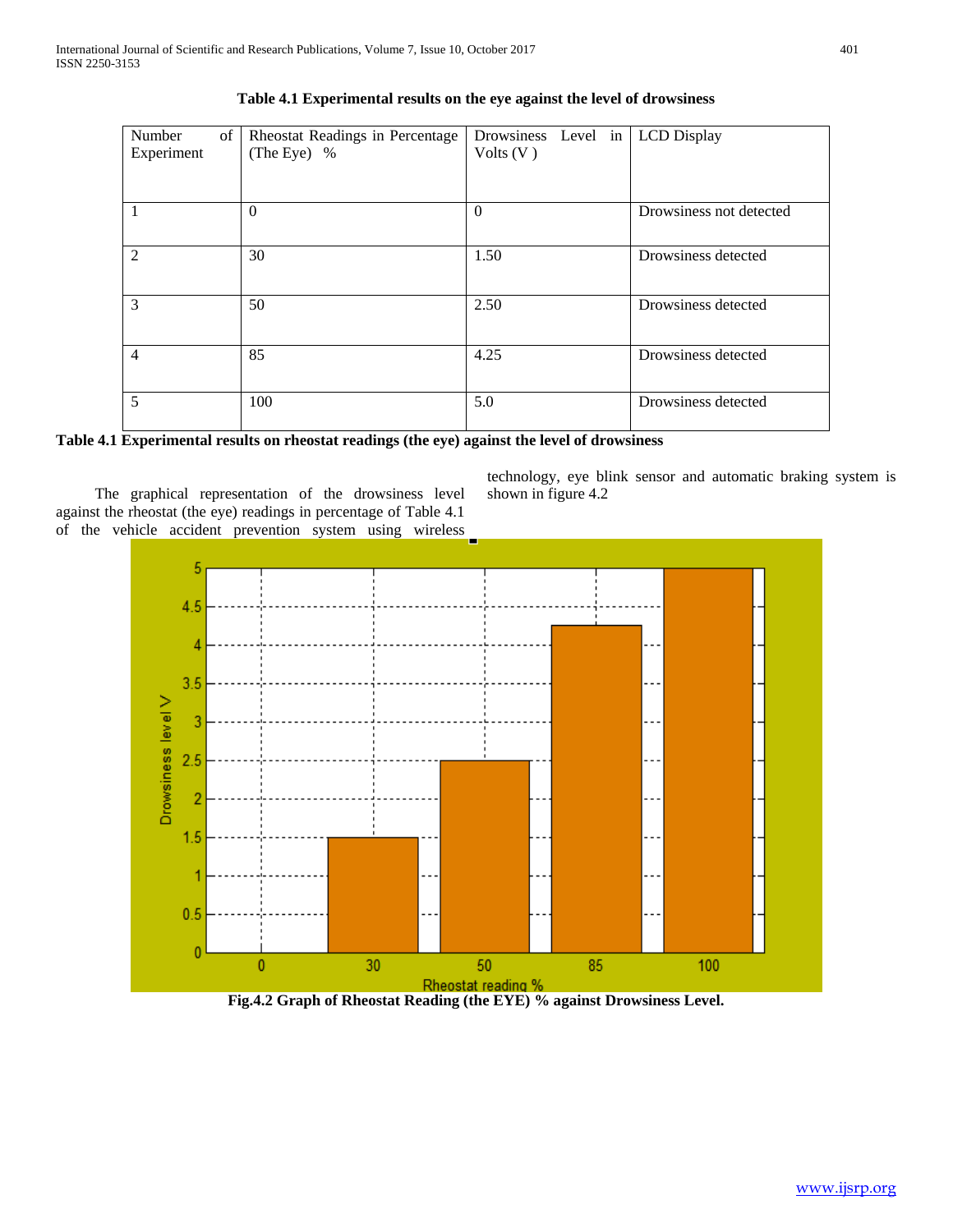Table 4.1 shows the detailed result of the design of vehicle accident prevention system, using wireless technology, eye blink sensor and automatic braking system. For each test the rheostat (eye) levels were set and the drowsiness level were recorded. In all, five experiments were conducted at different ranges of the rheostat (eye) levels and the ranges are as follows:  $0\% \rightarrow 0V$ , 30%  $\rightarrow$  1.50V, 50%  $\rightarrow$  2.50V, 85%  $\rightarrow$  4.25V and 100%  $\rightarrow$ 5.0V. The  $0\% \rightarrow 0V$  indicate the normal eye blinking condition of the driver which depicts that drowsiness is not detected. This happens when the rheostat representing the eye is set to 0% which then gives an output of 0V reading of the voltmeter. The  $30\% \rightarrow 1.5V$  indicate the minimum level at which drowsiness is detected and this happen when the rheostat representing the eye is set to 30%, the corresponding output 1.5V is then fed to the comparator through the eye blink sensor. This compared signal is fed to a microcontroller, the microcontroller is programmed such that if the difference value exceeds the normal blinking state of the driver it sends information about the fault to particular part of the system as programmed in other to achieve the goal of the project. The  $100\% \rightarrow 5.0V$  indicate the maximum level at which drowsiness is detected. The eye blink sensor is an infrared (IR) based and therefore at the normal vision where the eyes are opened, the IR output sensor falls below the threshold value (30%). At the instant the eyes are closed for a time greater than threshold value (30% of rheostat level), drowsiness is detected which causes the output of the IR sensor to rise above the set or the threshold value as shown in table 4.1. Figure 4.2 above shows the minimum and maximum levels within which drowsiness are detected. The above results are a clear indication that the logical flow model of vehicle accident prevention system using wireless technology, eye blink sensor. Automatic breaking system in chapter three (3) figure 3.2 is achieved. Metrics laboratory (MATLAB) was used in analyzing the experimental results of the design.

#### VIII. CONCLUSION

The certification of model was successfully achieved by a simulation software (proteus). The design of the vehicle accident prevention system using eye wireless technology with the aim sending signal (information) through a wireless technology at a transmission distance of wavelength 0.69m with a frequency of 433MHz to other vehicles when drowsiness is detected was successfully designed. The result obtained from the experiments clear indicate that vehicular accident due to drowsiness can be effectively reduce to the barest minimum by implementing the vehicle accident prevention using wireless technology.

## IX. RECOMMENDATION

Further studies or research can be carryout in this area to incorporate a mechanism to retrieve previous information (incident) with date and time, whenever the system is reset in order to assist authorities to come out with clear judgment as to whether vehicle accident is due to driver drowsiness or not. It is further recommended that the Driver and Licensing Authority of Ghana, should come out with a policy in other to ensure that the vehicle accident prevention system using wireless technology are implemented in vehicles (cars) during licensing to ensure that vehicular accidents due to driver drowsiness are reduced to the barest minimum in the country.

#### ACKNOWLEDGEMENT

We wholeheartedly wish to render our gratitude to Professor Willie Ofosu of Penn State University. We really appreciate his wonderful impart, encouragement and support which made this work a successful one.

#### **REFERENCES**

- [1] Adu.A. (2017, April,03) Road Accident in Ghana: Pulse.com.Gh.
- [2] Mohn. T. (2016). Drowsy related accident: Forbes.com. Governors Highway Safety Association (GHSA), 08/08/16.
- [3] Dankyi, D. A. (2010) Tema records 75 deaths in 732 Accidents between January-September: [http://newtimes.com.gh/story/tema-records-](http://newtimes.com.gh/story/tema-records-75-death-in-732-accidents-between-January-September-2010)<br>[75-death-in-732-accidents-between-January-September-](http://newtimes.com.gh/story/tema-records-75-death-in-732-accidents-between-January-September-2010)<br>2010.
- [4] Morris, E. (2009): Top Causes of Car Accidents. Ezine Articles, [http://ezinearticles.com/?](http://ezinearticles.com/) Expert=Eric\_ Morris.
- [5] Adomako, A. K. (2006): Fieldwork on a Ghanaian Road. Ghanaian Chronicl[e http://anthroad.twoday.net/stories/770885](http://anthroad.twoday.net/stories/770885)
- [6] World Health Organization. (2009). *Global status report on road safety*. Retrieved from the World Wide Web [http://www.who.int/violence\\_injury\\_prevention/road\\_safety](http://www.who.int/violence_injury_prevention/road_safety_status/2009/en/)[\\_status/2009/en/](http://www.who.int/violence_injury_prevention/road_safety_status/2009/en/)

#### **AUTHORS**

**First Author** – Stephen Eduku, M-TECH Electrical and Electronics, Lecturer at Electrical and Electronics Engineering Department, Takoradi Technical University, Ghana. [Stephen.eduku@yahoo.com](mailto:Stephen.eduku@yahoo.com)

**Second Author:** Mohammed Okoe Alhassan, M-TECH Mechanical, Lecturer at Mechanical Engineering Department, Takoradi Technical University, Ghana. [Mohaokoe2020@yahoo.com](mailto:Mohaokoe2020@yahoo.com)

**Third Author:** Joseph Sekyi – Ansah, M- TECH Mechanical, Lecturer at Mechanical Engineering Department, Takoradi Technical University, Ghana. [sekyiansahj@yahoo.com](mailto:sekyiansahj@yahoo.com)

**Corresponding Author:** Stephen Eduku, [Stephen.eduku@yahoo.com,](mailto:Stephen.eduku@yahoo.com) +233503031643